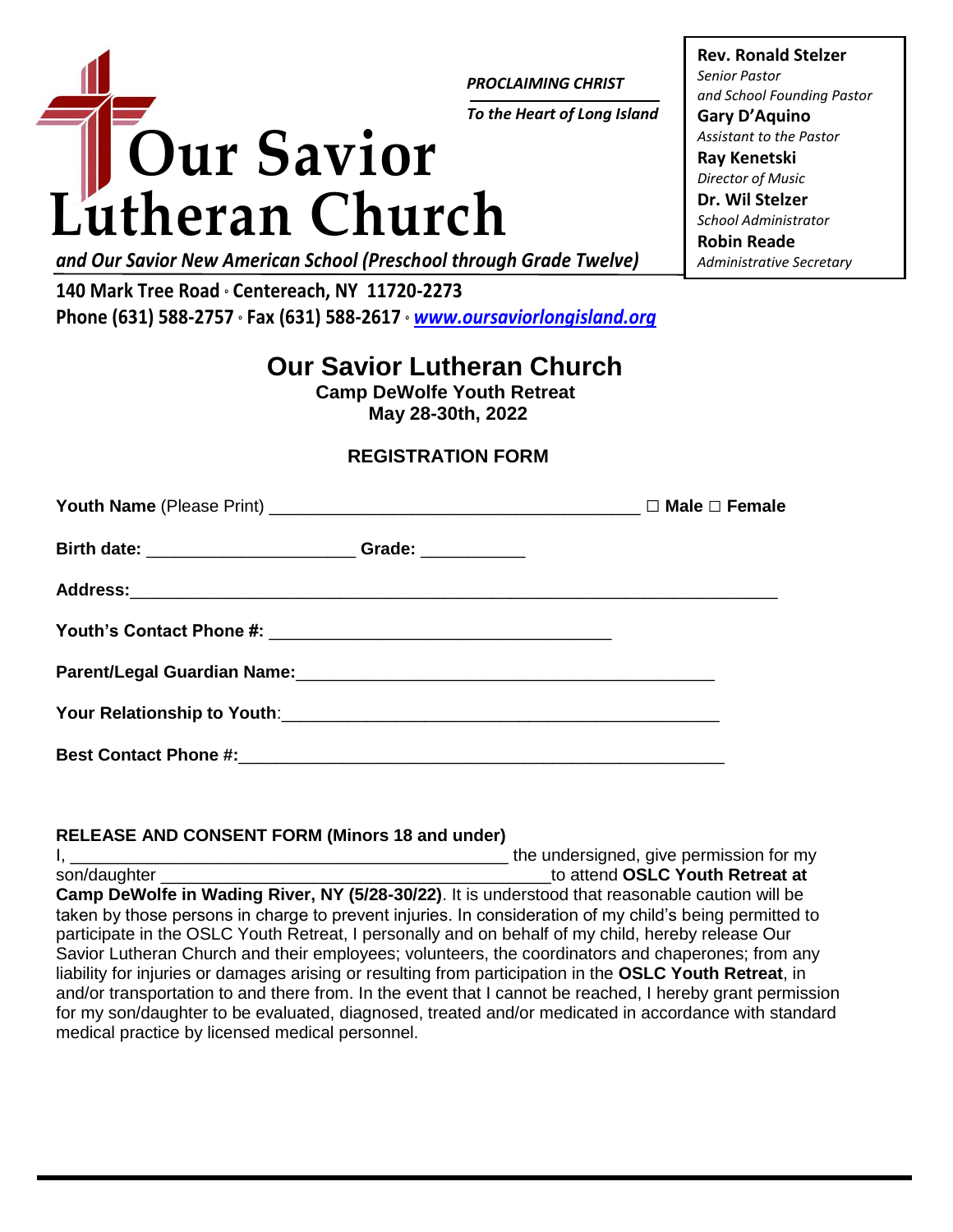**□** Permission is hereby granted to Our Savior Lutheran Church to use the photographs and quotations of my son/daughter to assist in community awareness, educational efforts, and related public relations

proposed that may include brochures, posters, website and print/social media posts. **(Please check □ if yes)**

My child agrees to abide by all rules and regulations as outlined in the Code of Behavior, as well as any other rules or guidelines the leaders, chaperones, staff and/or volunteers may state. I understand that Our Savior Lutheran Church will not be held liable if my child fails to cooperate with said regulations and that any infractions of the rules may result in immediate dismissal from the **OSLC Youth Retreat**  and my child must be picked up by a parent/guardian as soon as notified.

| <b>Parent or Legal Guardian signature</b>                                | <b>Date</b> |
|--------------------------------------------------------------------------|-------------|
|                                                                          |             |
| Alternate Phone Number: Alternative Contract and Alternate Phone Number: |             |

### **YOUTH**

As a participant of the **Our Savior Lutheran Church Youth Retreat**, I understand and agree to the Code of Behavior (listed below) as well as any other rules or guidelines the leaders, chaperones, staff and/or volunteers may state. I also understand and agree that my parents/legal guardian will be notified at the time of any infractions requiring my dismissal from the **OSLC Youth Retreat** and that I will be sent home at my own and or parent's/guardian's expense.

\_\_\_\_\_\_\_\_\_\_\_\_\_\_\_\_\_\_\_\_\_\_\_\_\_\_\_\_\_\_\_\_\_\_\_\_\_\_\_\_ \_\_\_\_\_\_\_\_\_\_\_\_\_\_\_\_\_\_\_\_\_\_\_\_\_ **Youth signature Date**

#### **CODE OF BEHAVIOR**

The following guidelines will ensure a fun and safe experience for all of us:

1) Participants may not leave Camp DeWolfe at any time.

2) Participants are expected to attend all events on time and participate fully.

3) Participants must be in groups of 3 or more at all times.

4) Smoking, drinking, drugs, cursing, bullying, or any aggressive behavior is strictly prohibited.

5) Participants are responsible for any damage they may cause to Camp DeWolfe facilities.

6) The use of electronic devices (cell phone, games, music players, etc) are prohibited during devotion times, services and small groups.

7) There will be no public display of affection.

8) All participants, adults and youth, will be held to the highest Christian standards of morality. In the event that a behavior problem requires disciplinary action, a OSLC Youth Ministry designee, along with the individual's chaperone, will address the situation and make the necessary decision.

We greatly appreciate your cooperation in following the Code of Behavior.